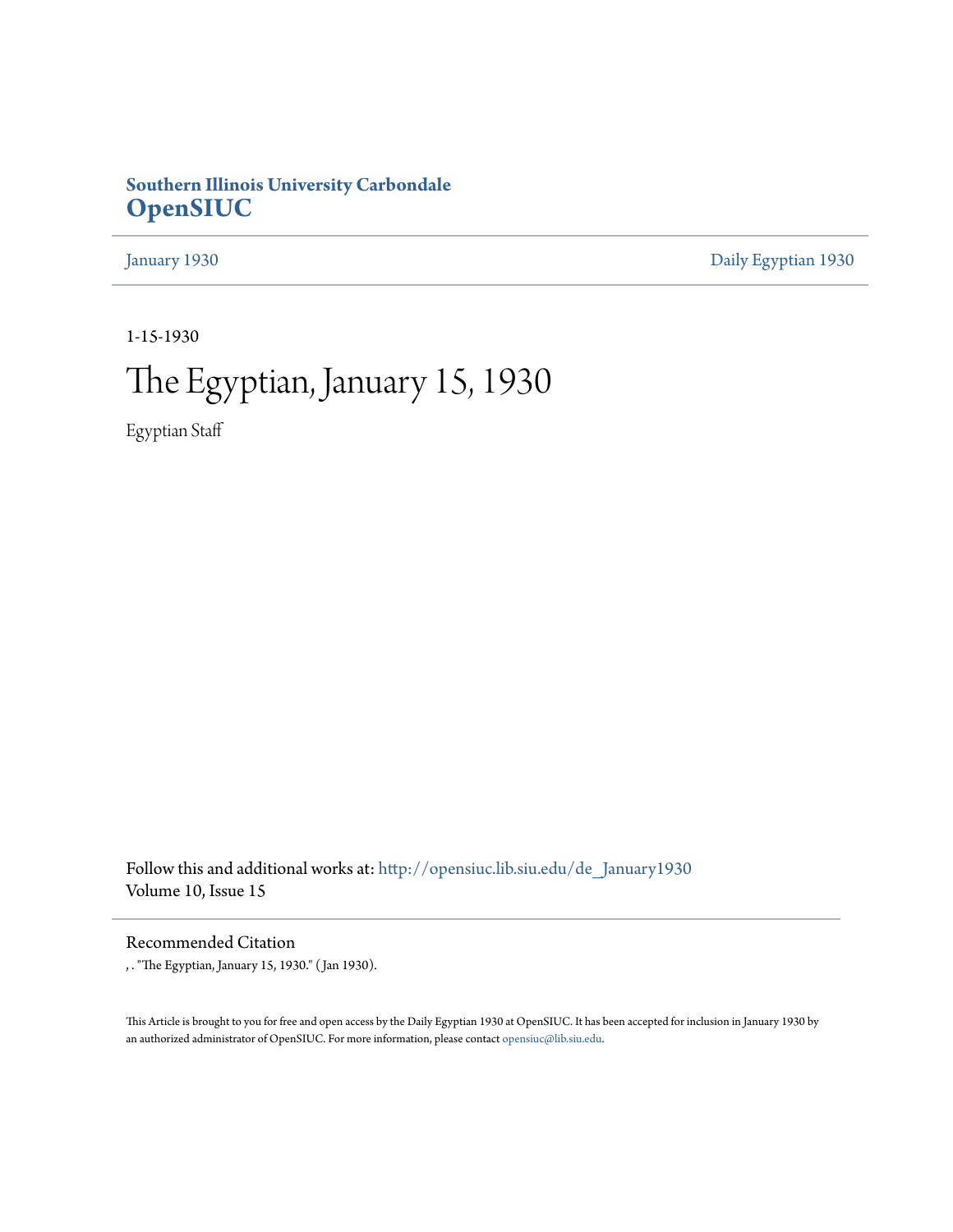

# *EMACKMEN'S EARLY* **LEAD DEFEATS CHARLESTON**

OPPONENTS NEARLY WIN GAME IN CLOSE THIRD PERIOD AS **MAROON GROUP WEAKENS** 

The Charleston rally, coupled with the weakening of the Marcon defense, turned a one-sided game into a hardfought contest Saturday night in the new gym, the Marcons winning by a soint margin 35-33. After holding the Blues to two field goals and two free throws in the first half and tripling the score on the Eastern Teachers, the defense of the Maroons crumpled and allowed the Easterners to catch up-almost.

The Maroons played a brilliant<br>game in the first half, scoring nineteen points to the visitors six. Charleston made only two out of eighteen shots in the first half, so close was the Maroon defense. In the last half the Easterners ran wild, scoring 27 points to the locals 16.

cripple under the basket. Hiller pushed one in and Monical tallied a foul by Hall. White scored from under ing weather. the basket. Hiller made three baskets and a free throw, and Coleman's was good. Frenolio free throw chalked up a field goal, and Van Behrem ended the half with two free throws

Charleston turned loose in the start of the second half and before the crowd knew what it was all about, had the score 21-23. White and Wright made baskets, but Wasem and Van Behrem tallied and Charleston was again trailing by two points. white scored again and Wright and Wright points were wiped out by a free throw and a basket by Hall for Charleston, making the score 30-28. Wright and Frenolio tallied for both teams, and it was still anybody's game. Another basket and a free throw for the Maroons and a basket from the foul line for Charleston were chalked up before the last whirtle.

It was the first loss of the season for Charleston, and a conference win for the Marcons. The Charleston ag-(Continued on Page Six.)

### .<br>Prima na contenta a rama di Prima dell' Miss Williams Has Article Published Clarence Arnold.

The Art Museum's Educational Service to Industrial Arts is the title of an article written by Miss Gladys Charles Conter Williams of this school. The STRUT AND FRET SOON contribution appears in the December issue of School Life, Volume XV, No.

In this article Miss Williams points was practically no change in the style that time. At present the equipment of design in American art, since that the there have been a number of stored until the workmen can finish thanges. Miss Williams points out the rooms. Plans are being made for three periods in this development, the official opening of the rooms some three peri school.

### **Practice Starts for Track Aspirants**

Defying old man Winter with heavy underwear, sweat clothes, and football shoes, a few members of the track squad have already begun to get in shape for the track meets to be held this spring. Cuningham, Adylotte, Obelisk will be launched within the ning, for the calls were enough to ALUMNI AND SOCIETIES TO GIVE Mills, and Crane are the early birds month, according to Hal Hall, circul-

been working enthusiartically in spite of the unfavorable weather. High hopes are held for the oncom-

ing scason. Captain Bricker expects a large number of aspiring track men to report when the season gets under usual, we'll handle it differently." way. He is to begin practicing the shot put indoors. New Year's resolu- their panels of photographs. tions of the track squad have been express themselves as well satisfied made: To make the 1930 track team the greatest S. I. N. U. has known each to do his part to bring S. I. N. 11. another Teachers' College championship, and to bring S. I. N. U. a

cup from the Little Nineteen Confer-.<br>ice meet

Coach Lingle discloses plans for a sawdust pit to be placed in the gymnasium. This would allow other act-<br>jvities indoors such as the pole vault and the high jump, until the weather White started the scoring with a allows such practice outside. Boys interested in track should see the coach at an early date and begin to before Charleston scored on a basket work out in this very, very invigorat-

### Socrats Hold First Meeting in New Hall

The Socratic Literary Society held The present home of the Society is in the new Chemistry and Manual Arts huilding which has just recently been completed. The location of the room in the building is: third floor, at extreme east end of the corridor.

The room is far more attractive than any of the previous halls. A platform extends across the entire front end of the room. The various PUBLIC SPEAKING CLASS persons who take part on the programs will speak or act from the platform. Then, too, when plays are given, which will be two or three times a term, the stage will need very little transforming.

The regular sessions were conducted as usual. The program was: Talk, Our New Home, President.<br>Current Event, Iona Rayburn.

Impromptu talk, Arthur Trammel. Original poem, The Rolling Stone, Blanche Moye and Mrs. Krappe are now in charge of the orchestra

of the society.

# TO MEET IN NEW HALL

Strut and Fret will meet a week from tomorow night in its new quartout that while prior to 1918 there ers provided the room is cleared by for the Chemistry laboratory is being tume party and opening play.

# **SUBSCRIPTION** DRIVE SOON TO **BE LAUNCHED**

A subscription campaign for the of the track season, and they have ation manager. He refused to divulge what the nature of the campaign will be but hinted that it might be a popularity contest. "Whatever we do," he promised, "is going to be different. Even if it's a contest as The class editors are working on

They with the number of pictures from the various classes, especially from the seniors and juniors. The freshmen, however, were poorly represented and will probably have an extension of time to have pictures taken in order to make their section of the book indicative of the size and importance of the class.

### W.A.A. Wins First Prize in Doll Show

The Women's Athletic Associations von first place in the doll show sponstian Association. The prize was a these courses very desirable. large box of candy. The second prize was awarded to Strut and Fret and the third prize to the Zetetic Society.

W. A. A. holds a prominent place among the S. I. N. U. organizations First meeting in the new hall Wed-<br> $\frac{1}{16}$  has been enthusiastically represent-<br>nesday evening, January 8, 1930.  $\frac{1}{16}$  in all campus activities and boasts ed in all campus activities and boasts an array of cups in Miss Etheridge's official office testifying to the various successes

were dressed to represent different nationalities.

# INVITES VISITORS

Ye would-be Socrateses give an ear. If you would learn the mystorios of the public speakers draw nigh unto the auditorium at the second hour of any day. Why?

A class in public speaking is reciting there. Mrs. Burks, the instructor, urges outsiders to attend. She avers that every sound from a sentimental whisper to the wailing of a lost soul in purgatory will be heard. Rece. color, nor previous condition of servitude will not in any way bar you from "tuning-in" on this class work at the second hour. No license, fee, nor even free will offering is requir ed. This is free.

#### MISS STEIN IS DELEGATE TO NATIONAL MEETING

Miss Stein who is at the University of Illinois this year on leave of absence to work on her Ph. D. attended<br>the National Scientific Meeting at **the** This article shows careful preparts in eight represents the contract of the second article shows careful preparts. Announcements Des Moines. She went as the delegate tion, and is quite creditable to the will be made later concerning the cos-of Sigma Delta Epsilon, wamens' scientific fraternity.

### **Twelve Extension Courses Offered**

The offering of extension work<br>from the Southern Illinois Normal BY OBELISK University at various extension centers throughout Southern Illinois was not an experiment even in the begin-

warrant its being carried out with a marked degree of success. During the Fall term there were centers for

extension work in thirteen different towns and cities in this end of the ially opened. The Chemistry depart-State. This term there are twelve ment has not yet moved in and probsuch centers. In neither the Fall nor Winter terms have all of the calls been answered. From this it is easy to see that the success of this depart- ganizations have moved into the new ment is outstanding.

are teaching extension courses are: This is the second time that the so-Mr. Nolan, Mr. Wright, Mr. Combs, cieties have been forced to vacate and Miss Jonah. Both Mr. Nolan and their halls. It is sincerely hoped and Mr. Wright are teaching history, Mr. Combs has a class in French, and Miss time such action will be necessary. Jonah goes to Collinsville to teach lit- In a period of several years certain erature.

work.

frequent as they are in resident work, especially to the Alumni. However, the same amount of time is put in for it was absolutely necessary that the the credit, and the same high stand-thalls in the Wheeler building be ard of work is maintained. Southern abandoned. More library space was ored by the Young Women's Chris-Illlinois teachers are therefore, finding demanded, and the societies had to

### **Zetets Enjoy Good** Program in New Hall

January 8 marks a high light for the literary societies. Last Wednesin our new halls. The beauty of the halls themselves should inspire better The excellence of this orches-.<br>.tetics. tra is becoming traditional.

Are you interested in the "last<br>word" in fashions? Fashions in hair, dress, or automobiles? Ask Ralph Ward. He proved to be quite an authority as shown by his talk on Fash ions.

Resolved, That vacations are bene ficial, was the question which John Mees and George Price defended so well that they convinced the judges. two of them at least, though the arguments of Stella Brown and Eva Marie Ash were of such a type that it is doubtful if the affirmative fully convinced the girls that vacations should be abolished.

Next week old members alone, with the exception of the orchestra, will appear on the program. Come and days."

### FORMER FACULTY MEM-BER TEACHING IN ROME

Mrs. Dearborn, a critic in the Junior High School here in 1922-23, is now teaching English in a girls school in Rome, Italy. Mrs. Dearborns home was formerly at Cape Girardeau, Missouri.

in this manner, distinguished herself. from" or pigs, machinery is molded.

# **NEW BUILDING NOW OPEN FOR** THE SOCIETIES

**OLD-TIME PROGRAM IN NEW** HALLS AT 7:30 TONIGHT

The new building has been officably will not until the first of February but a few classes are now held in it. The Societies and other orquarters provided for them and are The members of the faculty who making themselves quite at home. expected that this will be the last traditions and customs accumulate,

There are more than 400 students and the halls in which the societies registered this term in extension meet, have a prominent place in these traditions. The old halls mean a lot

While the recitations are not as to the members of the societies and But since the new quarters move. are better in every way, the societies are reconciled and are beginning now to establish new traditions

In order to allow the Alumni to view the new building and more esnecially to show the present members how society meetings were conducted day night we held our first meeting not so many years ago, the meetings tonight will be entirely in the hands of Alumni of the societies. The pro-The doll show is an annual event work from the members. The order remains will very closely resemble<br>on the campus. Any organization is tra, under Howard Thrailkill's directions will very closely resemble<br>eighbe to enter. grams of the two societies is given below:

Socratic Program

Reading, Estelle Hooker Brown, Carbondale. Piano solo, Lillie Royal Rife, Villa

Ridge. Extemperaneous talk, O. M. Karaker, Harrisburg.

Oration, Walter W. Williams, Ben-

Vocal solo, Will Hays, Joplin, Mo. (Continued on Page Six.)

### Mr. Petersen Talks at Science Club

The Science Club met Wednesday of last week in the Science building. see what they did in the "good old The main feature of the program was a talk by Mr. Petersen, a member of the faculty, on "The Products of the were used to illustrate his points. The ore was traced from the Great Lake region to the ore steamers of the lakes which carried the ore to the smelting plants. At the furnaces the iron ore is mixed with limestone and coke and heated. The molten iron is coke and heaten. The movement of at the bottom and the gases This is a noteworthy achievement, at the top. The drawn iron is<br>and we are glad Mrs. Dearborn has, east inte pig iron. From the "pig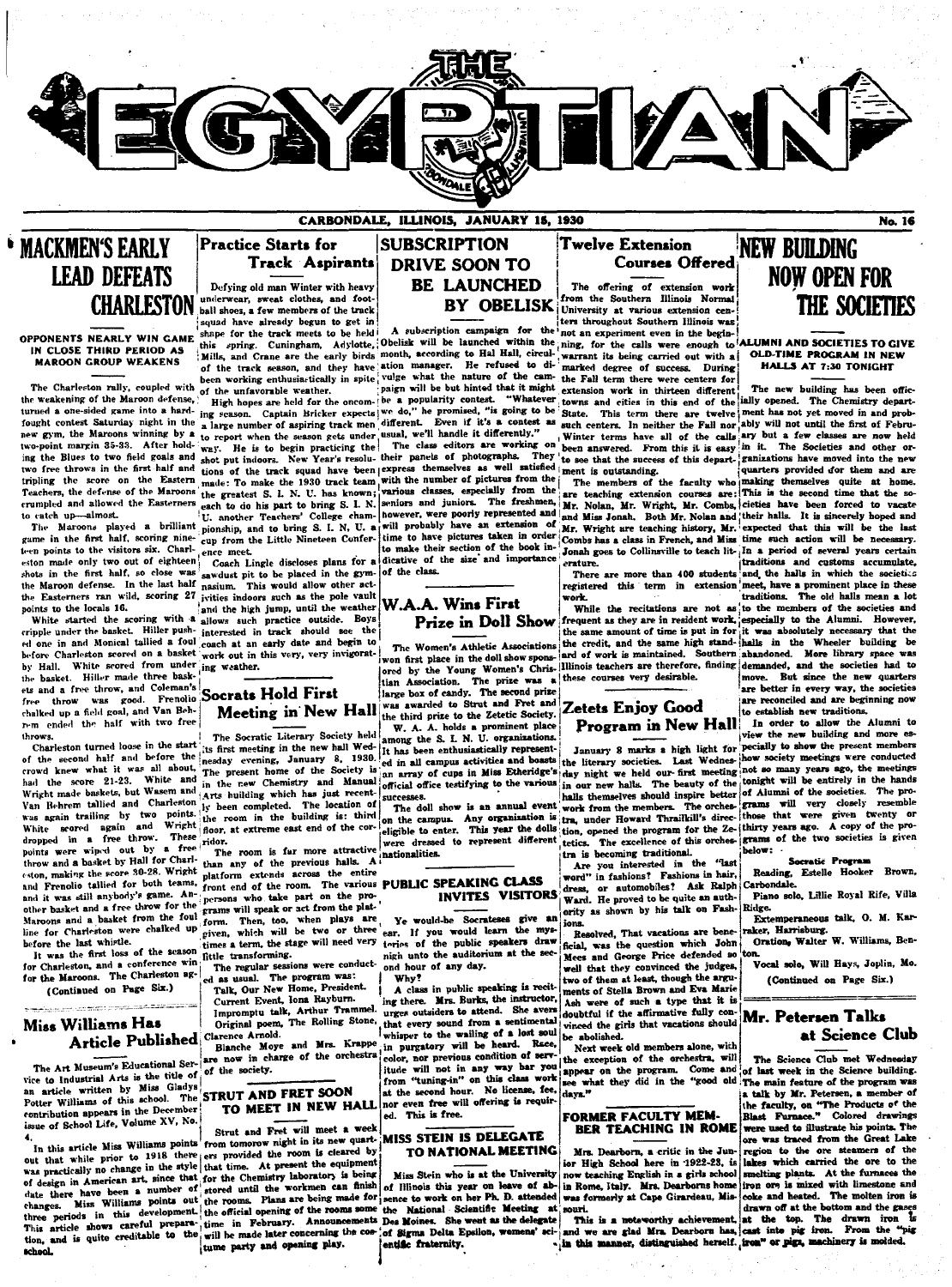THE ECYPTIAN

# FIFTEEN TEAMS ENTER INTRA-MURAL TOURNAMENT

# **ROYAL FAMILY** TO BE GIVEN IN **AUDITORIUM**

# **DIAV EXPECTED TO ECLIPSE** ALL PAST PERFORMANCES

OF STRUT AND FRET

The cast of the Royal Family are working hard in their rehearsals which are held three nights a week. It is hoped to have everything in readiness for presentation the last of February. Every character is stepping into his role easily, and there is every indication that this play will eclipse all previous performances. A few of the cast are not new thespians on the Auditorium stage. Leo Brown. John Mitchell, Lena Moseley, Jewell Ferrill, Dave Adamson, and Harold Bailey have all had experience in the society plays in the past. Most of the cast, however, have come to us this year and are working earnestly on their lines.

The leads are Marjorie Leach, as ress of the gay nineties, with the same | newspapers in their homes and that spirit of the old days; Dorothea Brandon as Jalie Cavendish, the daughter who stayed with the stage in spite of a husband and family; and Leo Brown as Tony Cavendish, the John Barrymore prototype, who elist work barrymore prototype, who almost wrecks the family with his wild movie ideas, deserting the stage for Hollywood, but being a true Cayendish comes back to the legitimate stage to stay.

The play is one of the most difficult ones ever attempted on this stage from the standpoint of stage carpentry. The school carpenter is busy<br>with the blue prints for the floor plan and balcony of the set which will be a heautiful interior copied after a Park Avenue, New York apartment turned from an extended visit to suite.

Royal Family in St. Louis presented in the city. Customs of the people. Miss Gubel- Archie Wright, Gu at one of the theatres in the city. They will device the people. Miss Gubel- Archie Wright, Gu at one of the thermal is matinee.

#### Y. W. C. A. to Have Housewarming

A new year, a new science build- a ing and a new club room for the Y. We imagine he will have all the music W. C. A. On Tuesday evening, Jan- he wants now without a baby grand, uary 21, the Y. W. C. A. will have a too. house warming to dedicate its rooms. The Y W C A has been a modest in the Cobden High School, spent the organization, but it is blossoming out week end with Miss Steagal!. this year with its housewarming which will be one of the big events on the her classes last week because of illcampus. With that as a start, the or- ness ganization has great hopes of attaining its high ideals in its new rooms. sence this year to teach school, was Each member is asked to bring a guest and fill the room with a friend- Epsilon sorority to attend the A. A. ly and joyous atmosphere that will A. S. meeting at Des Moines during the Y. W. C. A.-The Maveric, Tonhaunt it through all the coming years, the Christmas holidays,

### Dan Cupid Kept Busy Along with other good resolutions<br>During Holidays made, Miss Virginia Fly and Mr.

idavs. Mary Sauer and Mr. James Blades de-jMrs. W. C. Fly, parents of the bride.<br>Mary Sauer and Mr. James Blades de-jMrs. W. C. Fly, parents of the bride. would be to get married. Neither of West Frankfort. For the present the this happy couple needs an introduc-jnew Mr. and Mrs. Ellis will reside at this happy couple needs an introduc-jnew Mr. and Mrs. Ellis will reside at tion to students of S. I. N. U. They Champsign, where he is attending th will reside at Elkville, where Mr. law school.

### **Glimpses of Our Rural Schools**

The rural schools resumed work Thursday, January 2.

The Bridge volley ball team defosted Wagner last week 21-18. They have won seven games and lost one so far this year.

The practice teachers have organized a basketball team that promises to give strong competition in the class tournament. The players average over six feet in height and are showing some flashy basketball.

There is much interest among the various schools to see who will have the highest percentage of attendance during the month of January.

Mr. Frank Waller was a visitor at Pleasant Grove, January 6th. Miss Elsie McNeill has returned to Bridge school, and Troy Stearns is Sophomore, one year. again located at Foreville.

The physiology classes at Foreville have been making some splendid menu nosters during the last week

In a recent survey of the periodicals in the homes of the pupils in Freshman, one year. Foreville district it was found that Fannie Cavendish who is the old act. 90 per cent of them had access to

Mr. Emmerson Hall, critic at Pleasant Hill was absent from work last week on account of the serious illness of his voung son.

The attendance of the various schools has held up remarkably well Senior, four years. in spite of the severe weather.

#### **MISS LILLY GUBELMAN RETURNS FROM SPAIN**

The many friends of Miss Lily Gubelman, who was a member of the English department of this school from 1915 to 1919, will be interested Freshman, one year. in knowing that she has recently re-Spain. She returned just before On January 23 the principals will Christmas on the steamship Levhave the opportunity of seeing The iathan. While in Spain she made Royal Family in St. Louis presented a thorough study of the language and

### **Faculty News**

∛D.

Mr. Tracy Bryant said he ordered

Miss Kate Stearn, science teacher

Mrs. Rogers was not able to meet

Miss Stein, who has a leave of absent as a delegate of the Delta Sigma ulty were given a chance to contri-

Blades is employed as a teacher.

Cupid, as well as Santa, was evi-<br>cessived to be married. Miss Fly is year, but will be president this<br>denty busy during the Christmas hol-<br>well known. The wedding took place next meeting...The Anteloue, Kear-<br>denty busy d Just before Christmas Miss on January 1, at the home of Mr. and

# **Football Letter Men Receive Sweaters**

On Thursday of last week Coach McAndrews presented twenty-three sweaters to the members of the football team of the past season. The following gives the names of the towns represented, the years played, classification, and position of the for a term with a class, to receive players:

Gene Bricker, Tackle, Carbondale, Senior, played three years.

Freshman, played one year.

Harry Canada, Center, Marion, Sophomore, played one year. Frank Eovaldi, Full. Murphysboro.

Junior, played three years. Robert Fox, Tackle, Harrisburg,

Hal Hall, Quarter, Carbondale, Junior, three years.

Ciarence Harriss, W. Frankfort, Junior, Guard, three years. Robert Hudgens, Half, Marion,

Roland Hughes, Guard, Christoph-

er, Sophomore, one year. Harry Lutz, Quarter, Carbon-

dale, Senior, four years. Dean Martin, Center. **Shawnee** town, Freshman, one year

Glenn Martin, Half. Fairfield, Freshman, one year.

Andy McArthy, End, Carbondale, Tom Newton, End. Johnston City.

Senior, four years. Albert Patton, Full, Carlyle, Fresh-

man, one year. Ellsworth Robertson, Tackle, Flora,

Feshman, one year.<br>Frank Scott, End and Tackle, Mar-

issa. Junior. one year. Ciarence Stephens, Tackle, Sparta, High School,

Paul Swofford, End, Benton, Sophomore, one year.

man, one year. Archie Wright, Guard, Carbondale, Leona Bufford, 4th grade, and Ed-

Carhondale

#### **Exchange**

The twenty-sixth annual meeting of Baby Grand but got a grand baby, the Federation of Illinois Colleges will be held at the University of Illinois February 10 and 11. Many prominent speakers will have been chosen to act on the program, discussing<br>courses for degrees, the trends in

the curriculum.<br>The Y. W. C. A. of the University of Oklahoma distributed many gift baskets during the pre-Christmas season. The entire student body and facbute to the basket fund conducted by hawa, Oklahoma.

Kearney, Nebraska, is to be host to the State Forensic League. The League is for those interested in pub lic speaking and includes debating orations, and extemporaneous speakney, Nebraska.

The Women's Glee Club of Whent during this winter, and are practicing presented each child with a gift, and equiarity twice a week. Heretofore many Christmas stories were told and requiarity twice a week. Heretofore many Christmas stories were told and the dresses worn by them have been acted out.—The Bradley Tech, Peoria, white but this year are being chang- Illinois.

**Practice Teaching** The following requirements for credit in practice teaching and the standards for practice teaching have

Requirements for

been adopted: A student must spend a minimum PLAN FOR DECIDING WINNER of five forty-minute periods per week

a credit in Practice Teaching. Part of this time will be spent in directed observation. The student teacher will Oakley Bradham, Half, Fairfield, spend additional time in the preparation of lesson plans, in various conferences, and in reading special ar-

> Student teachers of science and other subjects meeting more than five periods per week must attend all<br>| meetings of the class.

The standards of the A. A. T. C. require that the student teaching be supervised, and recommend that at least two-fifths of the teaching must least two-niths of the teaching must:<br>the done by the regular teacher of the strongest organizations in<br>the training school. The same stand-i<sup>the</sup> group in the House of Anduses ards say that the student teaching; (the cafe gang.) array can use success the in- $\vert$  With so many taking an interest in<br>shall be organized to protect the in- $\vert$  With so many taking an interest interests of the children of the training, this tournament, the success of the school.

# Alumni News

News of a few of the students  $\sin$  school in 1926 and 1927: Rowens Williams is teaching pri-

ate school in Yslita, Texas. Alonzo Pitchford is at McKendree College in Lebanon and member of

this year's football team. Frofessor and Mrs. Walker are now

living in Carlyle. Prof. Walker, who formerly taught in the Education de-Cornelia Blum is teaching in busi-

ness department at Chester.

Ted Penley, Guard, Marion, Fresh- Leary are teaching in East St. Louis for which there will be no charge.<br>nan, one year. [16] Virgil Thrall (28) of East St. Louis for which there will be no charge. man, one year.<br>Freela Woll, Half, Marion, Fresh- is teaching four miles south of Bellewille.

cations with the state of the contract the contract and the state and the carding. And grade, are teaching<br>Carmen Dickey, Student Manager, at the Dewey school in Belleville.

1.illian Foree is teaching 1st grade in Henry Raab School, Belleville.

**Students of 1928-1929** Mr. Duckworth of Pinckneyville is

principal of Henry Raab School. 1 Roland Press, Belleville, principal

(Ass't.) of Smithton Township High School. Alyne Tygett, Carbondale, is teach-

ing at Western Union in St. Louis. Anastasia Cloud and Lucille Bingcourses for occases, we have discussed to an account and the place of English in Anastasia crown and socially schools.

Hazel Bonhard, Belleville, is teaching the smallest school in St. Clair county, having four pupils, each in a separate grade.

Gilbert Dagget. Du Quoin, is at St. Louis University, and Paul Grissim is a junior in the School of Dentistry. Both boys are members of a prominent fraternity.

d to pastel shades.-The Wheaton Record. Wheaton. Illinois.

The annual Christmas party for the children of the South Side Mission A Christmas tree was donated and decorated to form the center of aton College are anticipating a trip East traction. Santa Claus arrived and

# **EACH TEAM WILL OPPOSE EVERY OTHER ENTRY**

**REQUIRES HUNDRED GAMES** 

The largest intrampral haskethall tournament ever held at this school was started last evening in the new gymnasium. Fifteen teams have been organized, and one hundred and fifty ticles on method and subject matter. players, one-fourth of the boys in school, will take part in the one hundred and five scheduled games. Classes, clubs, rooming houses, the fraternity, and other organizations are represented by quintets confident of carrying off tournament honors

With so many taking an interest in affair is already assured. Those boys interested in haskethall who cannot make the varsity squad receive much value both in experience and health-building exercise from the

practice and play.<br>Every team in the tourney plays every other team or takes part in<br>fourteen games. This is the "round a robin" type of tournament, in which there is no team eliminated. The highest average of victories in the fourteen games will decide the winner of the tournament. Seven games partment, is now principal at Carlyle were scheduled last night and there will be seven played tomorrow evening. Games will be played in both gymnasiums. Coach Lingle is man-Sas department at Chester.<br>
Mildred Bone and Margaret O' ager of the tournament, and he in-<br>
carry are together in East St Louis vites all students to see the contests

Teams Entered in the Tournament and Numbers

| <b>TEAMS</b>                                                      | No. |
|-------------------------------------------------------------------|-----|
| Freshmen Group I15                                                |     |
| Freshmen Group II 14                                              |     |
| Freshmen Group III 13                                             |     |
| Freshmen Group IV 12                                              |     |
|                                                                   |     |
|                                                                   |     |
|                                                                   |     |
| Frat. (Sigma Alpha Pi)  8                                         |     |
|                                                                   |     |
| West Grand Dubs  6                                                |     |
|                                                                   |     |
|                                                                   |     |
|                                                                   |     |
|                                                                   |     |
|                                                                   |     |
| <b>Games Scheduled for Last Night</b>                             |     |
| 6:00-No. 1 vs. No. 2; No. 15 vs.                                  |     |
| No. 3.                                                            |     |
| 6:45-No. 14 vs. No. 4; No. 13 vs.                                 |     |
| No. 5.                                                            |     |
| 7:30-No. 12 vs. No. 6; No. 11 vs.                                 |     |
| No. 7.                                                            |     |
| 8:15-No. 10 vs. No. 8.                                            |     |
| <b>Games Scheduled for Tomorrow Night</b>                         |     |
| 6:00-No. 1 vs. No. 3; No. 15 vs.                                  |     |
| No. 4.                                                            |     |
| 6:45-No. 14 vs. No. 5; No. 13 vs.                                 |     |
| No. 6.                                                            |     |
| 7:30-No. 12 vs. No. 7; No. 11 vs.                                 |     |
| No. 8.                                                            |     |
| 8:15-No. 10 vs. No. 9.                                            |     |
|                                                                   |     |
|                                                                   |     |
| Maid: Please mum, a young man<br>u tha daan sallaa mammaca macama |     |

tions. He says he's a college boy. Mistress: Hm, that's what they all

Maid: Yes'm. But this one borwed a cigarette from cook.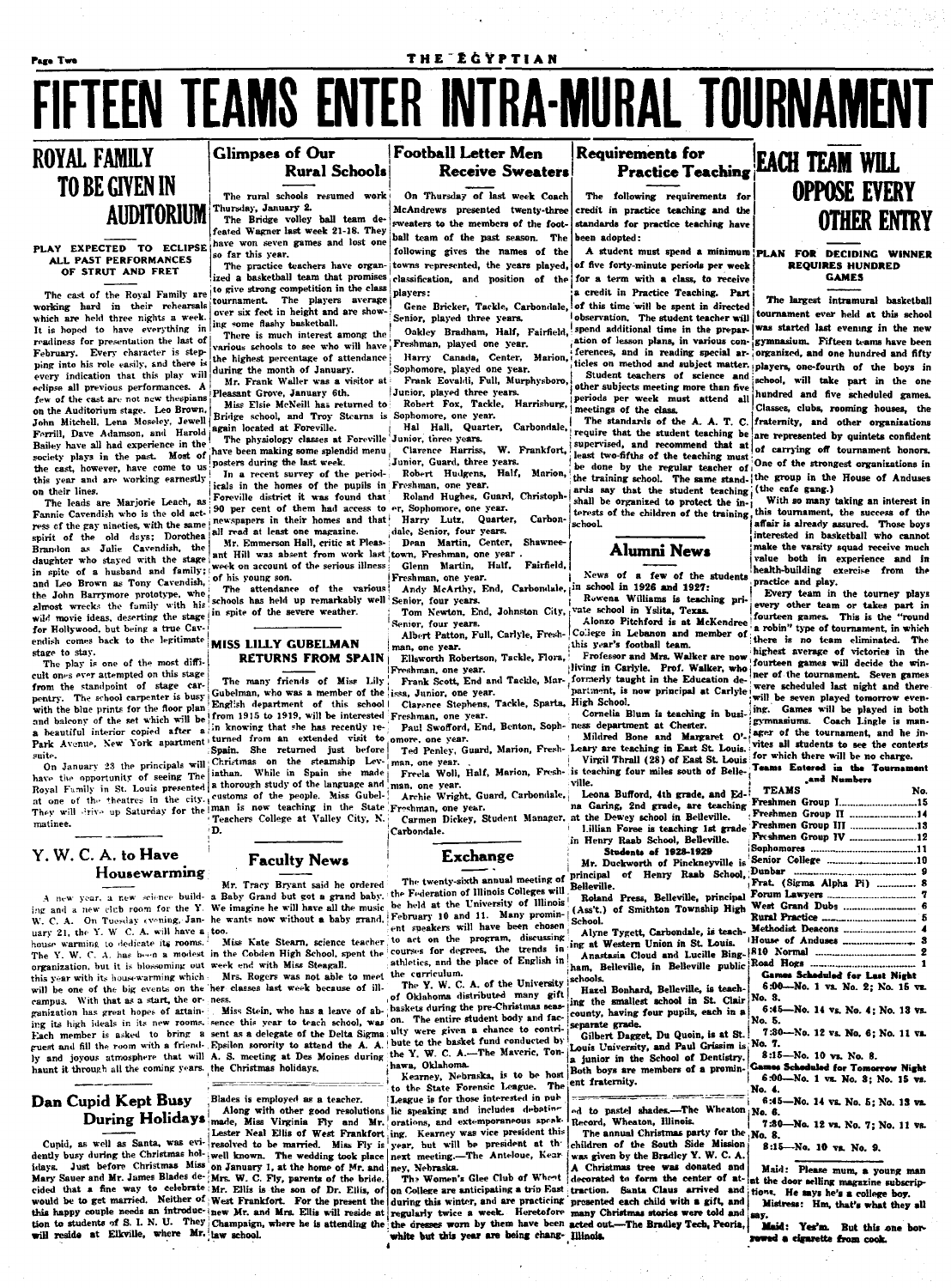#### **The Customer** Is Always Right

## A Tragi-Comedy in One Act By DONALD PAYNE

Characters: Clerk and customers Secne I-A book store. Time: Five minutes after closing time.

Enter a Costomer

Cus.: I want some drawing paper. Clerk: All right. What kind?<br>Science? Mechanical? Water color? Cus.: Oh, just plain drawing

paper. Clerk: All right. What kind? White? Manilla? For ink? Pencil?

Cus.: White. Clerk: What size? Nine by twelve? Eleven by eighteen? Eighteen

by twenty-four? Cus.: Small.

Clerk: Nine by twelve?

Cus.: That's all right.

Clerk: How much?

Cus.: How much is it?

Clerk: Fifteen sheets for ten cents.

Cus.: Oh. a nickel, or a dime's worth.

Clerk (firmly): How much?

Cus.: A dime's worth. Clerk: Will that be all?

Cus: There's something else, but<br>I cant' remember what. I think it

was some kind of paper, but I'm not sure.

Fvit customer.

Scene II-Same place.

Time: Fifteen minutes after clos ing time.

Enter another customer.

Cus.: I want some drawing paper Clerk: All right. What kind!<br>Botanical? Sketching? Hard-finished Soft-finished?

Cus.: No, just the regular draw ing paper.

Clerk (a bit shakily): White? Mahilla?

Cus.: For a note-book. Clerk: Oh! Two-hole? Eight and

one-half by eleven? Seven by five? Cus.: About this big (measuring

with hands.) Clerk: How's this? '(showing pa

per.) Cus.: Too large.

Clerk: This? (showing another rize.)

Cus.: Too small. Clerk: This? (trying a size be

tween.) Cus.: That's all right. How much

is it? Clerk: Twenty-five cents.

Cus.: I only wanted ten cents worth.

Clerk: We have it in only twenty five cent packages.

Cus.: Could you break a package! Clerk: It's not our policy to .-

Cus: I'll take it all, but it seems to me that I used to buy this for ten cents.

(Customer goes out, leaving fountain pen and change on the counter. Clerk pursues customer and gives him the forgotten articles.)

Scene III-Same place. Time: Thirty minutes after closing time.

Enter a customer.<br>Cus.: I want some drawing paper.

Scene IV-Place, dense forest. Time: Hours after closing time. Clerk is discovered by searching party in top of large tree, muttering, "White? Manilla? Mechanical? Botanical?-

**DISHWASHIN' BLUES** JANE RICHARDSON-'33

I'm sure you've all had the hules. blinkety, blank, awful jobs this is the worst!! A girl's job! Guess ma love blues, worry blues, study blues, light blues and dark blues. Yes, I, thinks I'm a sissy. Besides, getting too, have had a touch of these various my clean suit all grease-splattered, I'm hues, but at the present I am sorely gonna be late for that date. Don't troubled with dishwashin' blues. All see why sis couldn't stay home a little of you girls can sympathize with me, longer. and I have no doubts that some of

you fellows, also, have hidden somewhere among your souvenirs memories of a few ill-spent moments over the dish pan.

It seems to me that I've been wiping the faces of these table favorites it. However, begging Pollyanna's<br>-the degree of their cleanliness, how-pardon, I will tell you that the one ever, depends entirely upon my dis- and only good fature about washing position at that timeever since  $I$  dishes is that four or five, sometimes came into this world. Learned men are prone to tell us that we need to do a thing threeor is it five or seven?---times, until it becomes a habit. Well, I her to disagree with these sages right here, for washing dishes has never become a habit with me I dislike this task more and more every time I do it; I have to be literally lragged to the dish pan when I have

this disagreeable job assigned to me; I can enjoy a good meal only until what awaits me in the kitchen after all the wonderful food has disappear-

Honestly I think that the noontimes of Thanksgiving and Christmas days are two of the most pleasant times of the year. I eat sparingly for a veek or more in order to be able to hold the majority of the family holiday dinners. I come to the table feeling not unlike a canibal, and, as oon as etiquette allows, I begin to devour everything I canr each or persuade some one to pass to me. I am at the height of bliss when, sometime about the fourth course, I look upon that expanse of dishes rapidly being solled, give a gulp, and am unable to eat one more bite for fear of getting another plate dirty. From that time on, my dinner is completely spoiled, and I could, with the slightest amount of encouragement, aling every dish as

far as it would go. Since I'm not a boy-in fact, since ve never been a boy-, I can't know xactly what their feelings must be when, robed in a white apron and

> SETTLEMOIR SHOE HOSPITAL ONE DOOR WEST OF DANIELS' GROCERY 203 West Walnut Street **PHONE S62-X**

**CHICKEN DINNER** At Grace Church, two blocks east and two north of Campus **ONLY 25 CENTS** On Wednesdays-11:15 to 1 P. M.

TYPEWRITERS-Portable or Standard, all makes, new or rebuilt, Sale or Rent **BRYANT TYPEWRITER EXCHANGE** 500 South Poplar **Phone 392-K** 

# **RIDGWAY'S CAFE**

Barbecue Sandwiches 10c, Tomales 10c, Home Made<br>Pie 10c cut, Best Coffee 5c<br>113 N. Washington

SPONSLER SERVICE STATION Red Crown Gasoline, Polarine, Quaker State and Mobile Oils-Telephone No. 224 S. E.-Car. III. Ave. & Walnut St., Carbondale, III.

# WE SERVE DINNER

**FROM ELEVEN TILL ONE** 

\$5.00 MEAL TICKET NOW \$4.50

**Fountain Drinks** 

# UNIVERSITY CAFE

#### **WEST OF CAMPUS**

# **Batson's Barber Shop**

#### **NEW LOCATION**

In Carbondale National Bank Building

## **BERRY'S GROCERY**

#### **601 West College Street**

Phone 286-241

# YELLOW HOOD CAB CO.

Day and Night Service

### **Rent a Car-Drive Yourself**

**Bus for Special Service** 

### Phone 68

THE WORLD'S GREATEST CLOTHES VALUE **Authorized Royal Dealer for** 



**F. B. SPEAR** 302 South Illinois Avenue



# **STUDENTS**

May we call your attention to a nice line of Lock Diaries in our north window, and a nice selection of Star Dollar Books in our south window. Please look them over. They would make nice presents.

# **COLLEGE BOOK STORE**

THE EGYPTIAN

plunge into a pan of soapy dishw

"Aw, gee,

into the sink.

But I imagine their thoughts must be

something like this: Well, of all the

to start washin' 'em. Don't rush

Everything is wrong about dish

washing, and nothing is right about

more, hours must pass before you

But reall, I'm in a serious condi-

tion. Can't somebody please help me<br>to blow away these dishwashin' blues!

A Photograph of

The Most Intimate

The Spirit of Christmas

money value but in the

amount of your own

a dozen photographs

will save you! Each

friend an equal gift-

framed.

personality in the gift.

Giving does not lie in the

Think, too, of the worries

autographed and perhaps

Sit for those Gift

Photographs

**NOW** 

**CRAGGS' STUDIO** 

**YOURSELF!** 

of GIFTS!

have to wash them again.

ma, I'm getting ready



Page Three

long frown, they stand ready to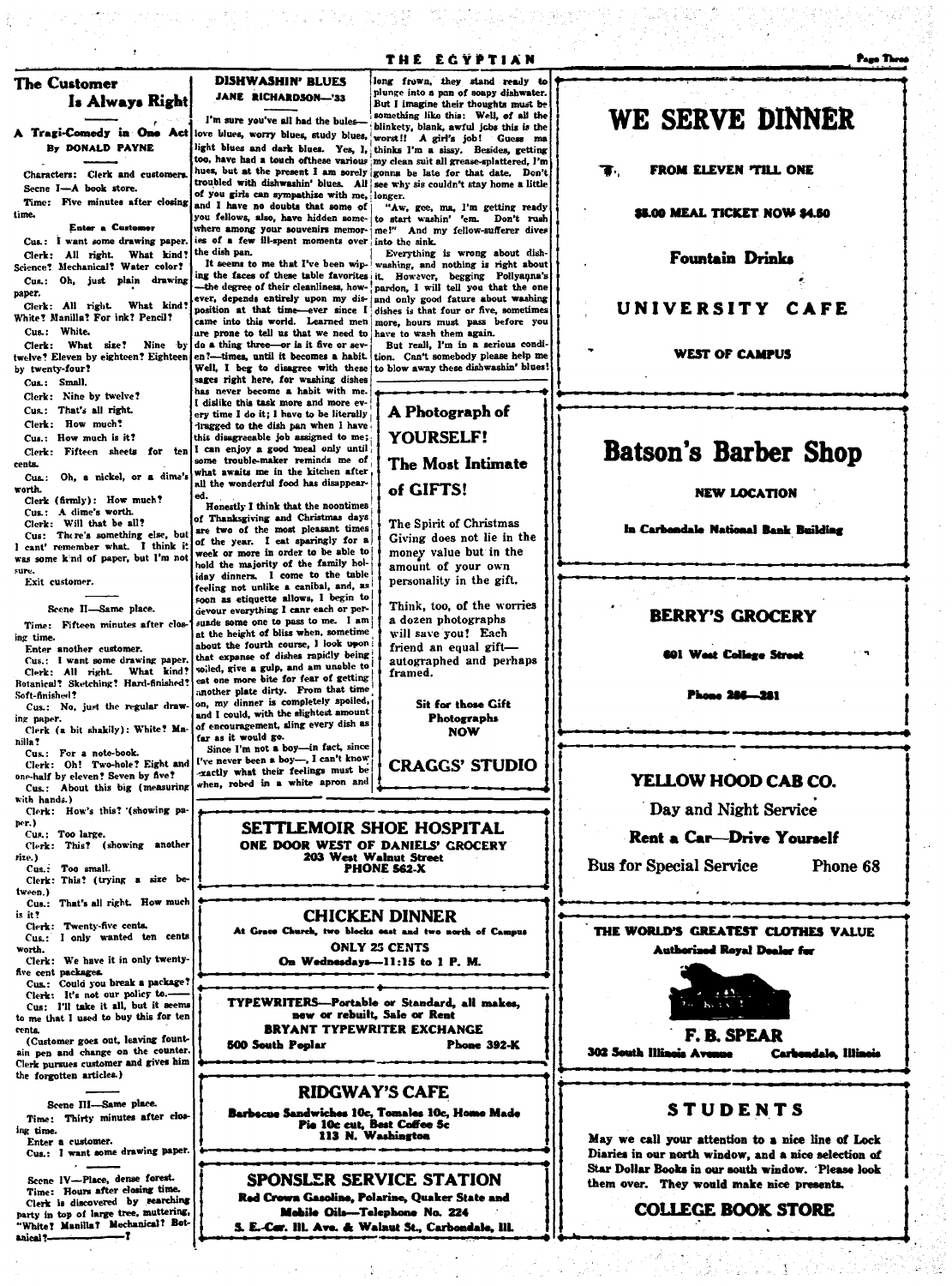# THE EGYPTIAN

er Illinois College P

Entered as second class matter in the Carbondale Post Office under the 4 Mouth 9 1970

| <b>Editor-in-Chief</b><br>ROYE R. BRYANT                                |  |  |  |
|-------------------------------------------------------------------------|--|--|--|
| <b>Busines: Manager</b><br>RAYMOND AKIN                                 |  |  |  |
| THE STAFF                                                               |  |  |  |
| Associate Editor<br>ORVILLE ALEXANDER                                   |  |  |  |
| Associate Editor<br><b>OMER HENRY</b>                                   |  |  |  |
| Asst. Business Manager<br>RAYMOND CROWELL                               |  |  |  |
| Contributing Editor<br><b>ANDREW MCARTHY</b>                            |  |  |  |
| Contributing Editor<br>MARGARET ARMENTROUT                              |  |  |  |
| Sports<br><b>CASEY DEMPSEY</b>                                          |  |  |  |
| - Features<br>RUTH PIERCE                                               |  |  |  |
| <b>Features</b><br>MADOLYN BAGWILL                                      |  |  |  |
| <b>Circulation Manager</b><br><b>GUY NEAL</b>                           |  |  |  |
| <b>Assiscant Circulation Manager</b><br>HELEN CRISP.                    |  |  |  |
| <b>Faculty</b><br><b>STELLA BROWN</b>                                   |  |  |  |
| <b>Subscription Manager</b><br>ARTHUR TRAMMEL                           |  |  |  |
| Alumni<br><b>GEORGE CALHOUN</b>                                         |  |  |  |
| <b>Exchange</b><br>FRANCES MATTHEWS                                     |  |  |  |
| Typist<br>VIOLET LASATER                                                |  |  |  |
| <b>News Critic</b><br><b>MISS CRAWFORD</b>                              |  |  |  |
| <b>Feature Critic</b><br><b>MISS BARBOUR</b>                            |  |  |  |
| <b>Editorial Critic</b><br><b>MISS POWER</b>                            |  |  |  |
| Alumni<br><b>MISS BAKER</b>                                             |  |  |  |
| Financial                                                               |  |  |  |
| <b>DR ABBOTT</b>                                                        |  |  |  |
| <b>REPORTERS</b>                                                        |  |  |  |
| Mary Keller<br>Eugene Watson<br>Margaret Krysher<br><b>Hazel Towery</b> |  |  |  |
|                                                                         |  |  |  |

#### **CLASS PROGRAMS**

Class programs at chapel hour might be made an import-<br>ant part of school life. Why don't the freshmen revive this<br>most entertaining and enjoyable custom? Last year the programs were given frequently. Different sections of the class had charge at different times. Instrumental and vocal selections, readings and skits were given. Surely there is as much talent in the freshman class as there was last year, but the sophomores won't believe it unless you prove it to them. Since many of the sophomores who took part in the freshman promany of the sopromores who took part in the treshman pro-<br>grams last year are back again, there is no reason why the<br>sophomores shouldn't have programs too. The members of the<br>class and all of the other students who care t programs become familiar with the names and faces of the prominent and talented students. These programs are a de-<br>lightful change from the usual chapel routine. The weather is so bad these days that no one is in a hurry to get out on the campus, and we need not feel that we are depriving our colleagues of a stroll in the sunshine. We need inspiration and pep to study in the evenings. That is just what these programs give us. We will get more rest and refreshment than even the Cafe can furnish. Don't you Frosh really want these programs?

#### **INTRAMURAL BASKETBALL**

An intramural basketball tournament is scheduled to take place during the next few weeks. Practice sessions for the various groups have already been arranged, and the actual tournament program is nearly completed. Everything is being done in the spirit of fair play and equality of opportunity for No favoritism will be shown in any way.<br>This tourney is in keeping with the modern idea of phys $nII.$ 

ical education-athletics for all. Any organization connected with the school or any of the students that want to group themselves together for this purpose may do so as long as they comply with the rules. Equality of opportunity is emphasized by allowing each of the four freshman groups separate represent-<br>allowing each of the four freshman groups separate represent-<br>ation in recognition of the fact that they contain about half of the total enrollment.

The tournament will furnish a chance for others besides the necessarily limited varsity squad to show their ability to the students. Allowing groups to be organized provides opportunity for those possessing leadership qualities to exercise and develop their ability. There will be unlimited possibilities for<br>cultivating school spirit and good fellowship among the organizations and throughout the entire student body.

#### BELLS NEEDED IN GYMNASIUM

We notice that during the vacation period while all the students and faculty members were enjoying the welcome relief, workmen were busily engaged in making certain improvements in the various buildings. We are certainly glad that such was the case, but there is one improvement that could be quite easily effected that was not made. We need bells in the gymnasium to tell us when classes are over. They should ring<br>in ample time to permit one to come from a physical education class to one's next class without being late. A tardiness is considered by most teachers to be half of one of the students precious four cuts and there is nothing fair in enforcing such a penalty upon a student when he is not to blame for the offence. The physical education teachers are to be congratulated upon the promptness with which they dismiss their states when they sometimes fail, being only human after all, and the unfortunate student suffers. The existing arrangements are precarious, to say the least, and we wonder why the ments are precarious, to say the least, an nicasant for the students who are compelled to take physical of the Hermitage retired from the education, and their instructors also.

# **BOOK REVIEW**

### Andrew Johnson. **Plebeian and Patriot**

By ROBERT W. WINSTON **By EDGAR A. HOLT** 

To those who have long felt that "Andy" Johnson, the unfortunate successor of Abraham Jincoln, has suffered severe treatment at the hands of the historian, this volume is especially welcome. Although it is not intended as a partisan defense of Johnson, this biography reconstructs a new man, fearlessly honest, a true representative of the common people. something of a demagogue at times but above all a patriot imbued with a transcending love for the Union. Winston, a Southerner himself and reared in the atmosphere of the post-

war South, admits that he was moved to bring to light "the human side of Andrew Johnson" because of his "bulldog courage, and the malignity with which he had been pursued.' Perhans for that reason the author

has not been able to picture Johnson with absolute historical accuracy However, it is true that such outstanding students of Southern Reconstruction as Dunning, Randall, Fleming, and Hamilton have for many years accepted the veracity of many of Winston's conclusions. He has brought to the general public what students of the Civil War and Reconstruction have known for many years, that Johnson, although unduly comhative, was able and had a truly philosophical understanding of Southern problems, that he was a States' Rights War Democrat who cherished the Union because it meant the elevation of

the common man and a consequent lessening of the influence of the planter aristocrats of the South, and that his defense of presidential reconstruction was motivated by his fear of centralization and by his natural sympathy with the prostrate South in its efforts to preserve home rule.

In the main Winston has followed the best methods of the new school of historians by basing his conclusions on data gathered from relevant manuscripts. newspapers, scrapbooks, di aries, federal and state documents and from a mass of material collect ed by patient students of the troubled decades in which Johnson played an heroic part as an exponent of democracy and strict construction of the Constitution.

The careers of most public mer ave been determined largely by thos forces which molded their youthful characters. This was undoubtedly true of Johnson, whose early life was characterized by grinding poverty An orphan at three, he was soon ar prenticed to a tailor, but his hard soul would not conform to the crue regime which apprenticeship entailed and, on June 24th, 1824 we find the Raleigh Gazette publishing notice o "Ten Dollars Reward" for the retuof William and Andrew Johnson. I thousands of other discontented Int orers of his day he migrated to th Great West, setting up a tailor show at Greeneville, Tennessee, where he soon became a leader of the radical Jackron Democrats. After the sage leadership East Tennessee Democrats

**Fraternity Members From Many Towns** 

The names of the members of the Sigma Alpha Pi, their home towns and their classification in the South ern Illinois Teachers' College appears helow.

H. N. Cupp, Murphysboro, Junior Dave Adamson, Marion, Sopho

Claude Davis, Goreville, Fresh  $\sim$ 

Lowell Oxford, Cave-in Rock, Sophomore. Roye R. Bryant, Norris City, Sen

Charles Benson, Marion, Senior.

Troy Stearns, Marion, Critic TeacheE.

Charles Bateman, Centralia, Soph

Ellsworth Robinson, Flora, Fresh an.

Ray Chambers, Chicago, Senior. Omer Henry, Sumner, Junior.

Mrs. Pauline Miller, House Mother. Orville Alexander of Marion is a pledge. Mr. Alexander is Junior in the Normal. He is associate editor

of the Egyptian. Due to the fact that a number of prospective pledges have to live at their present rooming houses during the remainder of the term, no other fellows are now at the Fraternity but at the beginning of the spring session others are expected to become pledges.

<u>.</u><br>2002 - Paris Parlamento de Partido de Antonio de Partido de Partido de Partido de Partido de Partido de Partido accepted Johnson as their idol. In cognition of his ardent championship of the rights of the masses John ton was elected to the Tennessee Legslature and then to Congress, where he revealed his independence of Southern control by defending the Oregon Bill and proposing homestead egislation.

This breach between Johnson and other Southern Congressmen became irreparable in 1861 when Johnson defied the secessionists by standing firmly for the Union. In the welter of counsel which followed hard upon the election of Lincoln, Johnson stood out boldly against the peaceful right<br>of secession, declaring "Senators, my blood, my existence, I would give to save this Union." Winston points out n a forceful manner Johnson's service to the Union as the military governor of Tennessee and again as the running mate of Lincoln in 1864. The ignificance of this Second American Revolution may be gained from Johnson's own remark upon his nomination: "What will the aristocrats do with a rail-splitter for President and a tailor for Vice President?"  $P_{\text{int}}$ the artisans and laborers were not to realize fully the fruits of their vic tory for the real economic and social issues of the day were clouded by

such radical members of Congress as Stevens and Sumner who wished to perpetuate Republican control of the Ference Republican control of the<br>Federal Government by waving the<br>"bloody shirt." Against this policy Johnson struggled with characteristic ibandon and sought to preserve the Constitution and Union as it was be fore the great cataclysm. In this connection Winston makes a real conribution by unearthing many of the motives of the radical members of Congress and by revealing Johns s an able but dogmatic defender of Southern States against a Conressional majority goaded to desperition by the vindictive Thad Stevens the reports of southern outrages trainst the freedmen. Winston pic ures Johnson's horoics as a vain atenupt to stem the tide of nationalizaion. In short, Andrew Johnson, Piebeian and Patriot is a significant contribution to the history of a troubled period.



THE SPHINX KNOWS.

What big brute said to Irene So-and-So over at the Cafe: "Want me to buy you a coke?"<br>Irene, hopefully, "Oh, yeah."

b. b.: "Well, I am not going to." Who ate eight pieces of pie at Grace M. E. Church.

What Scotchman out here mones anony the hit havenne nickel.

who said, "When my shoes wear out, I'll be on my feet again."

Why "Turn on the heat" is nonular these days.

AND WONDFRS.

If you have beard Dewey's idea of nothing-a bladeless knife without a handle.

When girls started earning sweaters.

Who's the sweet young thing from Purdue.

If Pat Margrave pulled the cork of a bottle of hair restorer out with his teeth,

### **READERS' BAIT**

The magazines most often referred to by the teachers of English are: The Atlantic Monthly, Scribner's, Harpers, Century. These four make up a group of periodical literature<br>which is known as the Big Four. But it must not be thought that these are enough to read. In our library there are many other magazines which are

well worth one's time. Overland Monthly-This nublication was founded by Bret Harte in 1868. It reflects, sometimes in crystaline manner, always with much color. Western life and progress. Its stories are often well executed, and the poems used well, if one is a

lover of contemporary verse. Mid-West Review serves as an interpreter of midland America. In order to gain an idea of the kind of thing it is, some contributors follow: Booth Tarkington, Vachel Linsay, Carl Sandburg, Zona Gale, Arthur Brisbane, Kin Hubbard (Abe Martin). The writers for this publication are those who either at the present time are inhabitants of midland America or have at one time lived there. Of course other contributors occasionally appear, but in the main those writers who have lived in that section of the country described are best able to interpret its spirit. Hence their contributions most frequently appear.

Saturday Evening Post was founded by Benjamin Franklin in 1758. It is, perhaps, the widest read weekly<br>on the market. The matured Poor Richard's Almanac is edited by George Horace Lorimer who is conceded to be America's outstanding short story critic. The short fiction used in Saturday Evening Post is a trifle longer than that in nearly any other magazine, its stories running from 8,000 to 10,000 words, while ae of the average magazine are seldom more than 7,000 words, or years, a trifle less than that.

"I've been hunting in the mountains for three months.' "Did you find 'em?"

Sam: Why are you wearing that old sweater to class? Haven't you any shirt?

Al: Sure, I have lots of shirts, but they are both in the wash.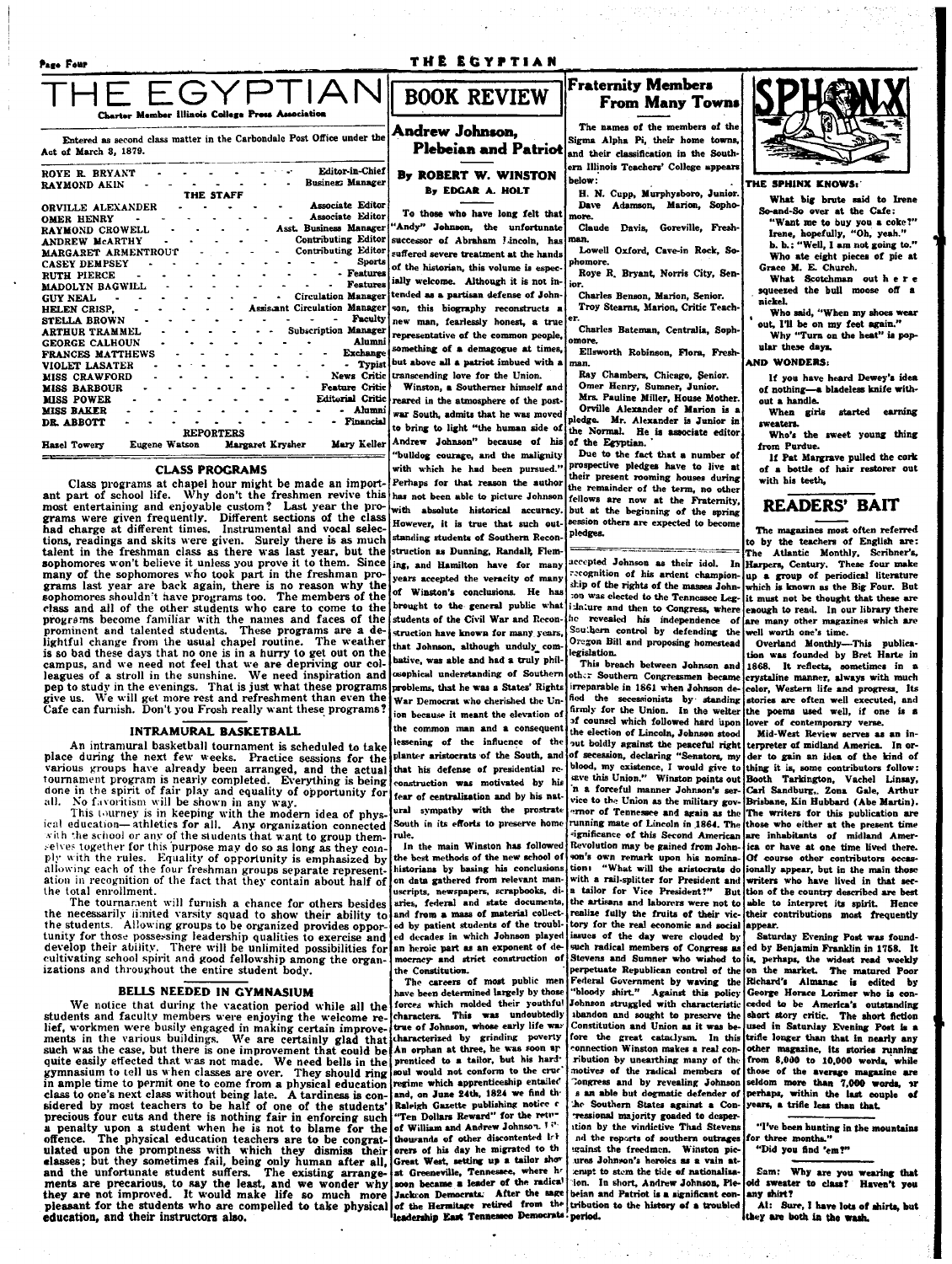Lena Mahana visited in Chicago Lena manata vision. She reports that  $\left| \begin{array}{c} \text{Since Currismas } \text{z-} \\ \text{in } \mathbb{R} \end{array} \right|$  and  $\left| \begin{array}{c} \text{Since Currismas } \text{z-} \\ \text{in } \mathbb{R} \end{array} \right|$ during the same vacation she missed a train in St. Louis, attended a bridge party at Carbondale, and was visited by Santa Claus. N. B. Miss Mahana gives no definite information concerning this last item.

by Miss\*\* No. you did not guess must admit. right. By misfortune during the recent holidays he took two wooden nickles. The full measure of his wrath was vented on the rabbits which he spent much time in hunting.

Note: Ralph does not say he killed any rabbits-uut-well, he went hunting.

Lucille Smith and Lucille Gaddy give the most astonishing report of any of the S. J. N. U. students so far interviewed. It seems that these young ladies began their vacation in a sane and sensible manner by going to Chi-While there, they bought the cago. entest dolls-the kind that open and ischool. shut their eyes and really say "Mamma." On the night that they<br>planned to return to Carbondale, they were lost on the boulevard le iversity of Illinois. Paris and were thus prevented from wturning at the appointed date. However, they were rescued and later attended a New Year's dance given by the G. A. A. R. in the Old Trinity Church, Boston.

Cornelia Trimble received a box of poisoned candy through the mail during the Christmas vacation. Of the sender she knows nothing except that he wears number seven and threequarters shoes. The particular Sher-lock now trying to discover the identity of the donor refuses to divulge any information for the press at this moment. However, we expect to be able to fully report on this matter by Prescription Specialist the next issue. . . . . Also, Cornelia<br>slipped on the ice and fell down.

Arthur Trammel is now encourage. Victor Records and Radios ing a red mustache.

Ruby Harrington very nearly met QUALITY

with a serious automobile accident while shopping in St. Louis during the Christmas vacation. Be careful,

Ruby. Since Christmas Zella Hess is w

Betty Terrell spent the Christma holidays dancing over Kentucky.

Bonnie Veesart passed the spelling test given at chanel time Wednesday Helen Saunders fell for a new fel-

low during the Christmas vacation. Ralph Upchurch was followed fast A bit of rather good judgment, we

> If creek is crick, must sleek b slick?

> Marie Baudison walked to a pie supper and fell down with a pie. We understand that this was during the vacation, and that no damage was ' do

If this column doesn't tickle you write to your congressman about it.

Raymond Bowyer has the headache today (Wednesday) from over-study. We confidentially add that he had a test yesteniay.

Marie Lense go up too late to put on her wrist watch before coming to

Richard Watson is teaching Calculus 302 while Mr. Purdy is finishing his work for his doctorate at the Un-

"Quite a dog you got there."<br>"Yup."

"Ever take a blue ribbon at a dog

ow ?" "Nope. Just a first prize at a show."



**BOSCH RADIO** 

**SERVICE** 

**A PARTICULAR DE L'ANGELIA DE L'ANGELIA DE L'ANGELIA DE L'ANGELIA DE L'ANGELIA DE L'ANGELIA DE L'ANGELIA DE L'A** 

#### January Clearance Sale

Our Great Semi-annual Clearance Sale is in progress now with every article in the store cut in price from 25 to 50 percent and oftimes more than half of former price. You are most sincerely invited to investigate this wonderful sale.

> JOHNSON'S, Inc. Successor to Johnson, Vancil, Tayler Company

Don't Fail to Attend the

**Annual January Clearance Sale** 

The H. & M. STORE

# THE FAMOUS

Our January Clearance Sale

Starts Friday, Jan. 17th

All Mdse Greatly Reduced for Quick Clearance



231234234334234334334334534534

Only twice a year men have the opportunity of selecting from every Manhattan shirt in our stocks . . . at savings of special importance because of the immensity and variety of the assortment. Manhattan Shirts are known everywhere for their thoroughbred quality and the way they fit. Buy your season's supply during the event that starts today.

At this store your selections will be made from an entirely new stock purchased this fall.



\*\*\*\*\*\*\*\*\*\*\*\*\*\*\*\*\*\*\*\*\*\*\*\*\*\*\*\*\*\*\*